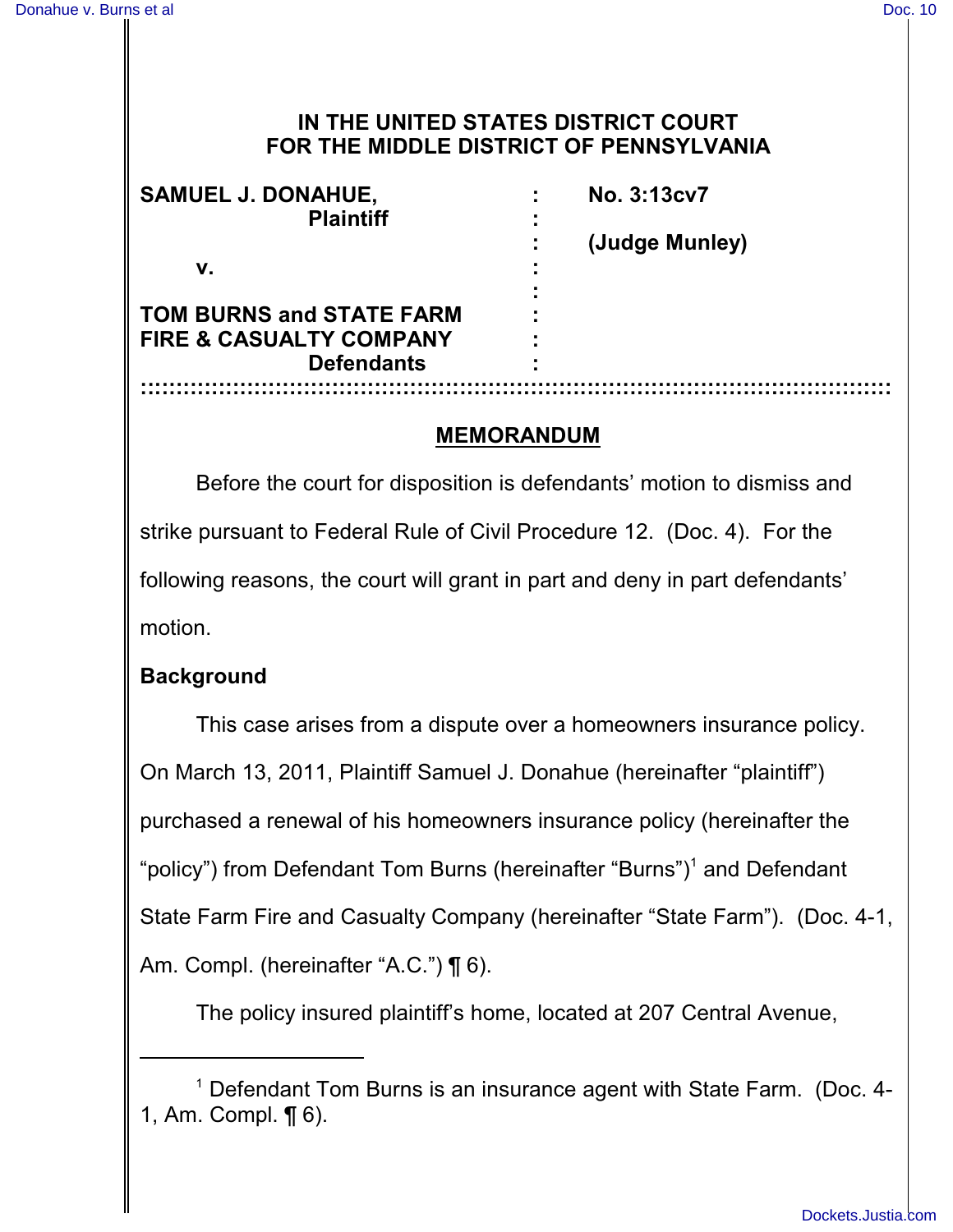Athens, Pennsylvania (hereinafter the "property"), and provided coverage for the dwelling, personal property and loss of use subject to a number of exclusions. (Doc. 9-1, Pl.'s Homeowner's Policy at 1-4). The water damage exclusion is at issue in the instant case, and this exclusion essentially removes from coverage any loss resulting from water or sewage overflow or backup. $2$  To circumvent this exclusion, State Farm offered, and plaintiff

 $2$  The policy states as follows:

2. We do not insure under any coverage for any loss which would not have occurred in the absence of one or more of the following excluded events. We do not insure for such loss regardless of: (a) the cause of the excluded event; or (b) other causes of the loss; or (c) whether other causes acted concurrently or in any sequence with the excluded event to produce the loss; or (d) whether the event occurs suddenly or gradually, involves isolated or widespread damage, arises from natural or external forces, or occurs as a result of any combination of these:

c. Water Damage, meaning:

(1) flood, surface water . . . overflow of a body of water . . . all whether driven by wind or not;

\* \* \*

(2) water or sewage from outside the residence premises plumbing system that enters through sewers or drains

(Doc. 9-1, Pl.'s Homeowners Policy at 4).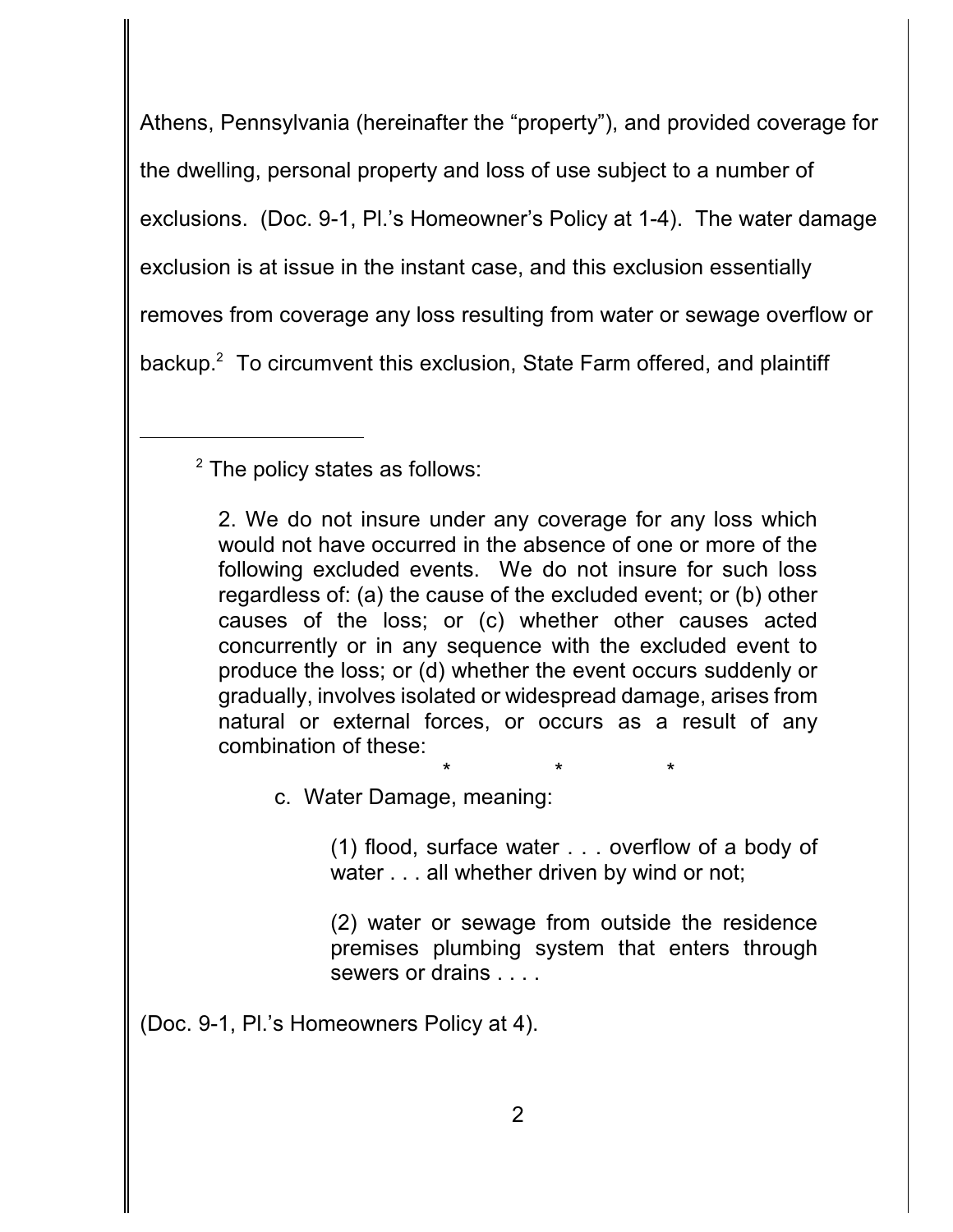purchased, a back-up of sewer endorsement on March 13, 2011. (A.C. ¶¶ 6, 10). $3$ 

On September 8, 2011, a back-up of sewage damaged plaintiff's property. (Id. ¶ 7). Plaintiff filed a claim with State Farm and on October 11, 2011, State Farm mailed a letter to plaintiff denying payment. (Id. ¶ 8). State Farm denied coverage "[b]ecause [plaintiff's] damage was caused by flood waters, which is specifically excluded under the policy . . . ." (Id.)

 $3$  The relevant provisions of the back-up of sewer endorsement state:

The following is added to SECTION I – ADDITIONAL COVERAGES:

Back-up of Sewer or Drain. We cover the dwelling used as a private residence on the residence premises shown in the Declaration . . . for direct physical loss caused by the back-up of water or sewage, subject to the following:

a. The back-up must be directly and immediately caused solely by water or sewage:

> (1) from outside the residence premises plumbing system that enters through a sewer or drain located inside the interior of the dwelling; or

> (2) which enters into and overflows from within a sump pump, sump pump well, or any other system located inside the interior of the dwelling designated to remove subsurface water drained from the foundation area.

(Doc. 9-1, Pl.'s Homeowners Policy at 5).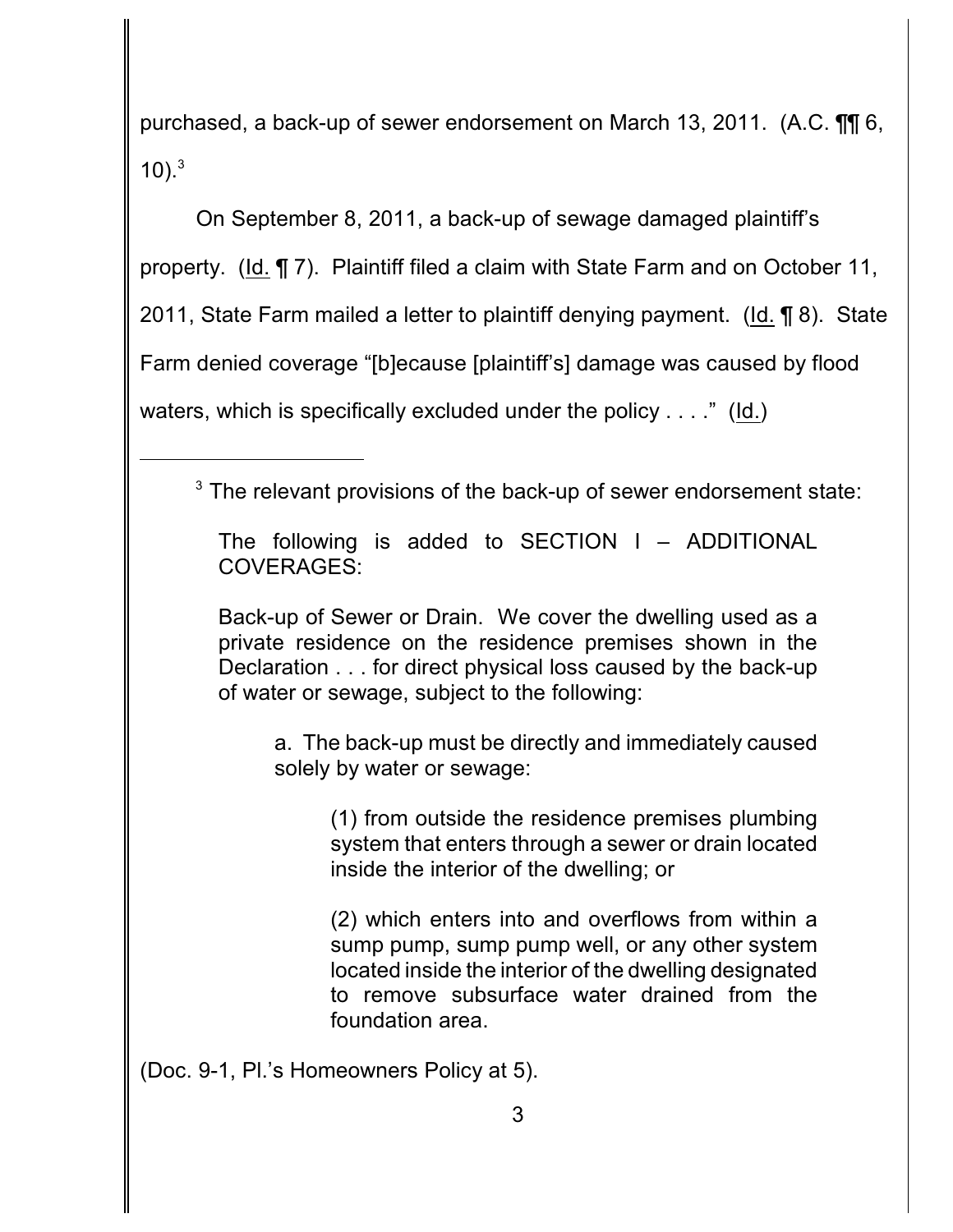On December 5, 2012, plaintiff filed a two-count complaint in the Court of Common Pleas of Bradford County. Count I alleges Burns and State Farm (collectively "defendants") breached the insurance contract. Count II claims defendants acted in bad faith by denying coverage.

Defendants removed the case to this court on January 2, 2013. (Doc. 1). Subsequent to removal, defendants filed a motion under Federal Rule of Civil Procedure 12 to dismiss all claims except plaintiff's breach of contract claim against State Farm. In their Rule 12 motion, defendants also seek to strike plaintiff's request for attorney's fees from Count I. The parties then briefed the issues bringing the case to its present posture.

## **Jurisdiction**

The court has jurisdiction pursuant to the diversity statute, 28 U.S.C. § 1332. Plaintiff Samuel J. Donahue is a citizen of Pennsylvania. (A.C. ¶ 2). Defendant State Farm is incorporated under the laws of the State of Illinois with its principal place of business in Illinois. (Id. **¶¶** 2, 13-14). Additionally, the amount in controversy exceeds  $$75,000<sup>4</sup>$  Because complete diversity of

 $4$  Where an appropriate claim for punitive damages is made, the amount in controversy requirement is generally met "because it cannot be stated to a legal certainty that the value of the plaintiff's claim is below the statutory minimum." Huber v. Taylor, 532 F.3d 237, 244 (3d Cir. 2008) (internal citation, emphasis and quotation marks omitted). Here, plaintiff has made a claim for punitive damages under Count II–bad faith. Thus, the amount in controversy is met because the court cannot find to a legal certainty that the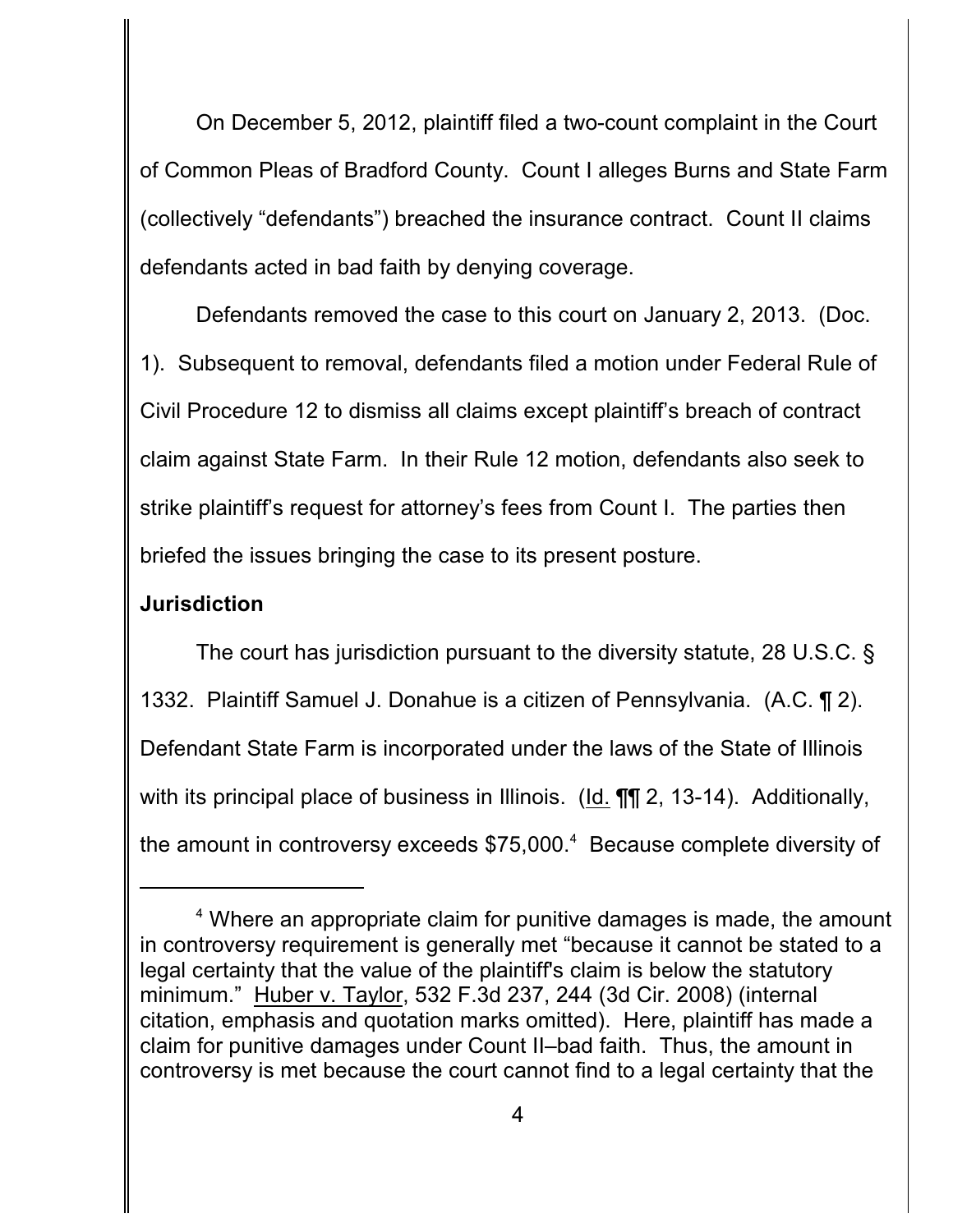citizenship exists among the parties and the amount in controversy exceeds \$75,000, the court has jurisdiction over the case.<sup>5</sup> See 28 U.S.C. § 1332 ("district courts shall have original jurisdiction of all civil actions where the matter in controversy exceeds the sum or value of \$75,000, exclusive of interest and costs, and is between . . . citizens of different States[.]"); 28 U.S.C. § 1441 (A defendant can generally remove a state court civil action to federal court if the federal court would have had original jurisdiction to address the matter pursuant to the diversity jurisdiction statute). As a federal court sitting in diversity, the substantive law of Pennsylvania shall apply to the instant case. Chamberlain v. Giampapa, 210 F.3d 154, 158 (3d Cir. 2000) (citing Erie R.R. v. Tompkins, 304 U.S. 64, 78 (1938)).

# **Standard of Review**

The court tests the sufficiency of the complaint's allegations when

value of plaintiff's claims are below the statutory threshold.

 $5$  The court notes that Defendant Tom Burns, a citizen of Pennsylvania, is a named defendant in the instant action. Defendants contend that plaintiff's amended complaint fails to state a cause of action against Burns, and that he was joined for the sole purpose of preventing removal. Joinder is inappropriate "where there is no reasonable basis in fact or colorable ground supporting the claim against the joined defendant . . . ." Boyer v. Snap-On Tools Corp., 913 F.2d 108, 111 (3d Cir. 1990), cert. denied, 498 U.S. 1085 (1991). Here, plaintiff concedes that his causes of action should only proceed against State Farm. (Doc. 8, Pl.'s Br. in Opp. to Mot. to Dismiss at 1-2). Accordingly, the motion to dismiss Counts I and II against Burns will be granted as unopposed.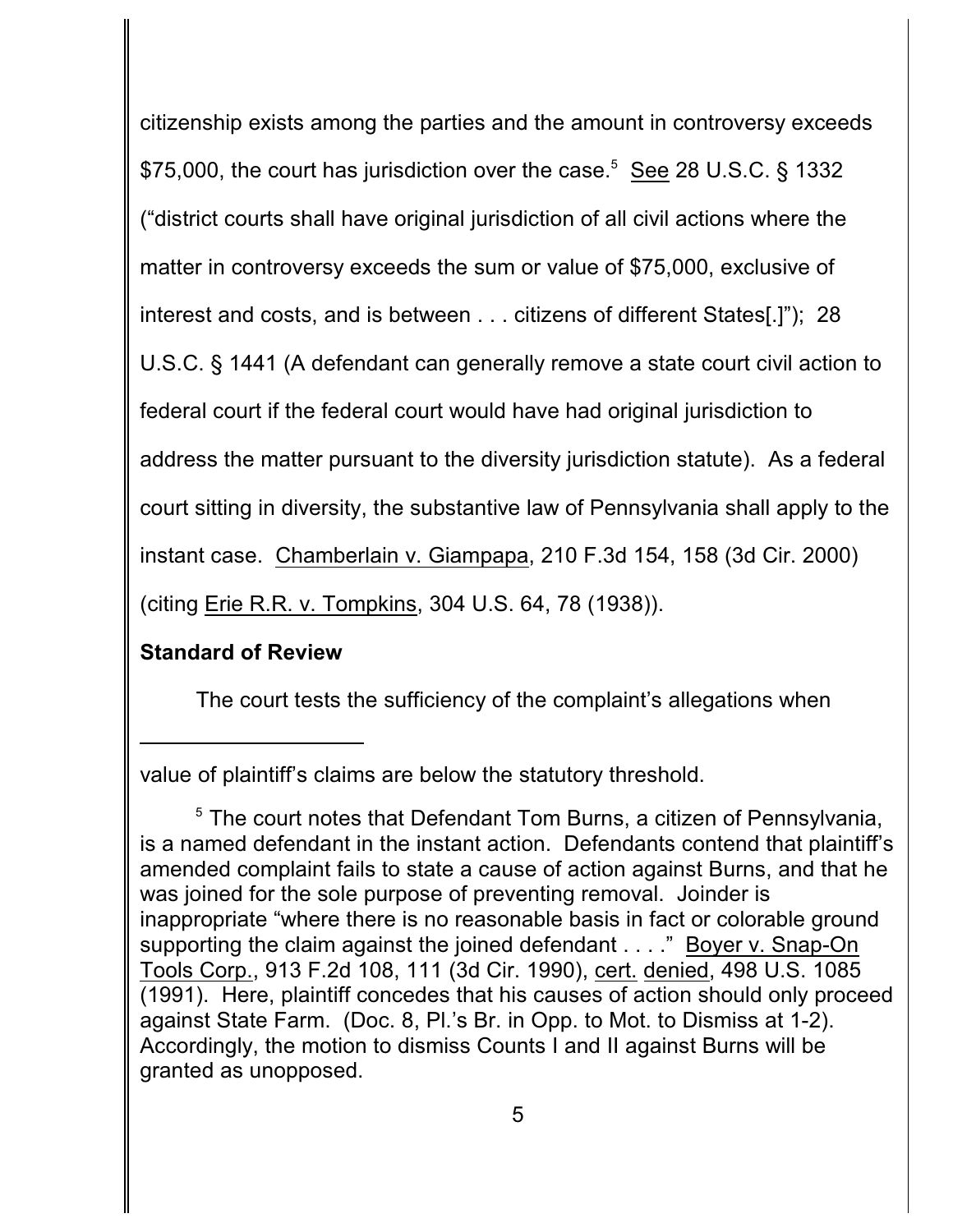considering a Rule 12(b)(6) motion. All well-pleaded allegations of the complaint must be viewed as true and in the light most favorable to the nonmovant to determine whether, "'under any reasonable reading of the pleadings, the plaintiff may be entitled to relief.'" Colburn v. Upper Darby Twp., 838 F.2d 663, 665-66 (3d Cir. 1988) (quoting Estate of Bailey by Oare v. Cnty. of York, 768 F.2d 503, 506 (3d Cir. 1985)). The plaintiff must describe "'enough facts to raise a reasonable expectation that discovery will reveal evidence of' [each] necessary element" of the claims alleged in the complaint. Phillips v. Cnty. of Allegheny, 515 F.3d 224, 234 (3d Cir. 2008) (quoting Bell Atl. Corp. v. Twombly, 550 U.S. 544, 556 (2007)). Moreover, the plaintiff must allege facts that "justify moving the case beyond the pleadings to the next stage of litigation." Id. at 234-35. In evaluating the sufficiency of a complaint the court may also consider "matters of public record, orders, exhibits attached to the complaint and items appearing in the record of the case." Oshiver v. Levin, Fishbein, Sedran & Berman, 38 F.3d 1380, 1384 n.2 (3d Cir. 1994) (citations omitted). The court does not have to accept legal conclusions or unwarranted factual inferences. See Curay-Cramer v. Ursuline Acad. of Wilmington, Del., Inc., 450 F.3d 130, 133 (3d Cir. 2006) (citing Morse v. Lower Merion Sch. Dist., 132 F.3d 902, 906 (3d Cir. 1997)).

The federal rules require only that plaintiff provide "a short and plain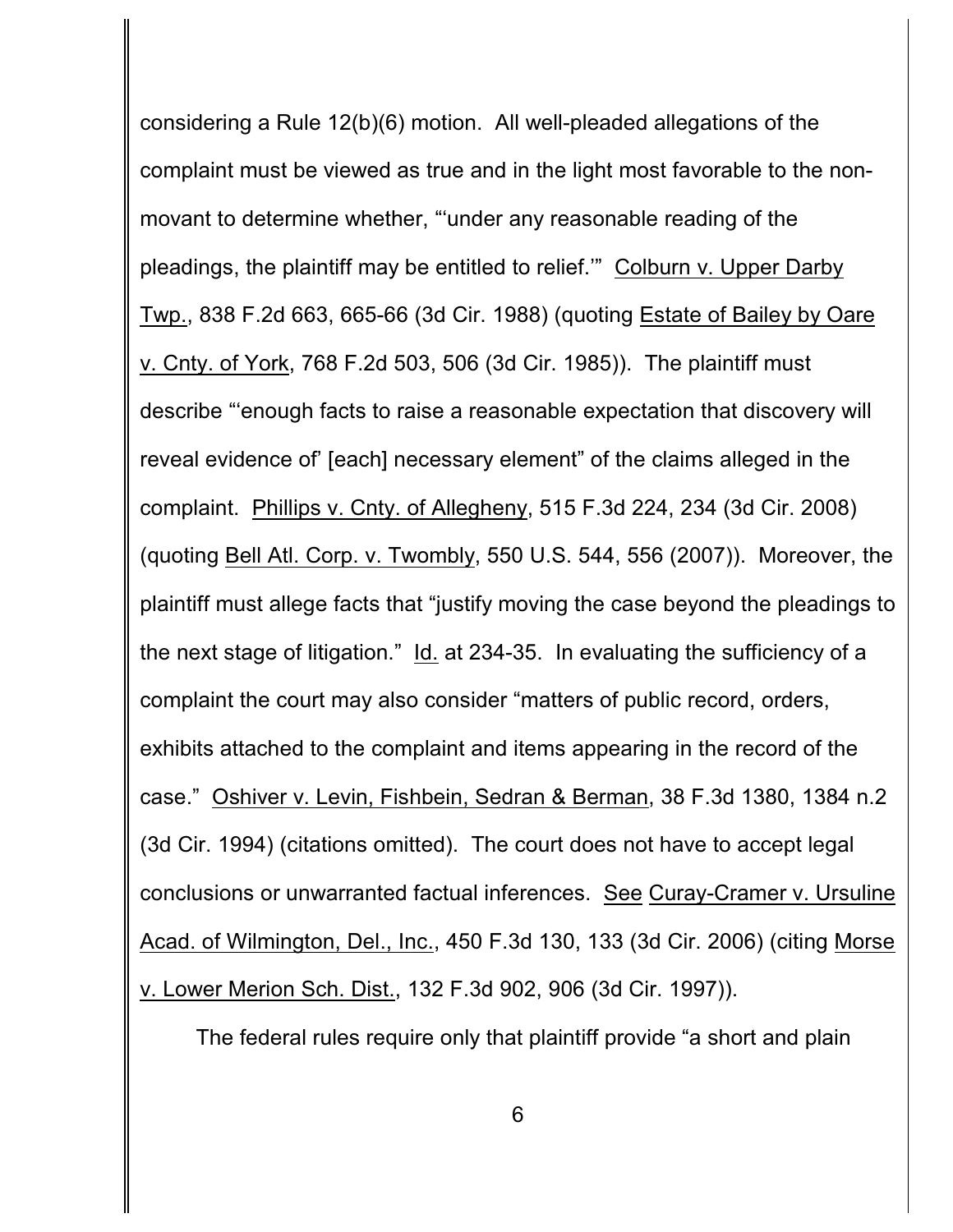statement of the claim showing that the pleader is entitled to relief," a standard which "does not require detailed factual allegations," but a plaintiff must make "a showing, rather than a blanket assertion, of entitlement to relief that rises above the speculative level." McTernan v. N.Y.C., 564 F.3d 636, 646 (3d Cir. 2009) (citations and internal quotations and quotation marks omitted). The "complaint must contain sufficient factual matter, accepted as true, to 'state a claim to relief that is plausible on its face.'" Ashcroft v. Iqbal, 556 U.S. 662, 678 (2009) (quoting Twombly, 550 U.S. at 570). Such "facial plausibility" exists "when the plaintiff pleads factual content that allows the court to draw the reasonable inference that the defendant is liable for the misconduct alleged." Id. (citing Twombly, 550 U.S. at 556). "[T]he factual detail in a complaint [cannot be] so undeveloped that it does not provide a defendant the type of notice of claim which is contemplated by Rule 8." Phillips, 515 F.3d at 232 (citation omitted). "Though a complaint 'does not need detailed factual allegations, . . . a formulaic recitation of the elements of a cause of action will not do.'" DelRio-Mocci v. Connolly Props., Inc., 672 F.3d 241, 245 (3d Cir. 2012) (quoting Twombly, 550 U.S. at 555).

The Supreme Court has counseled that a court examining a motion to dismiss should, "begin by identifying pleadings that, because they are no more than conclusions, are not entitled to the assumption of truth." Iqbal, 556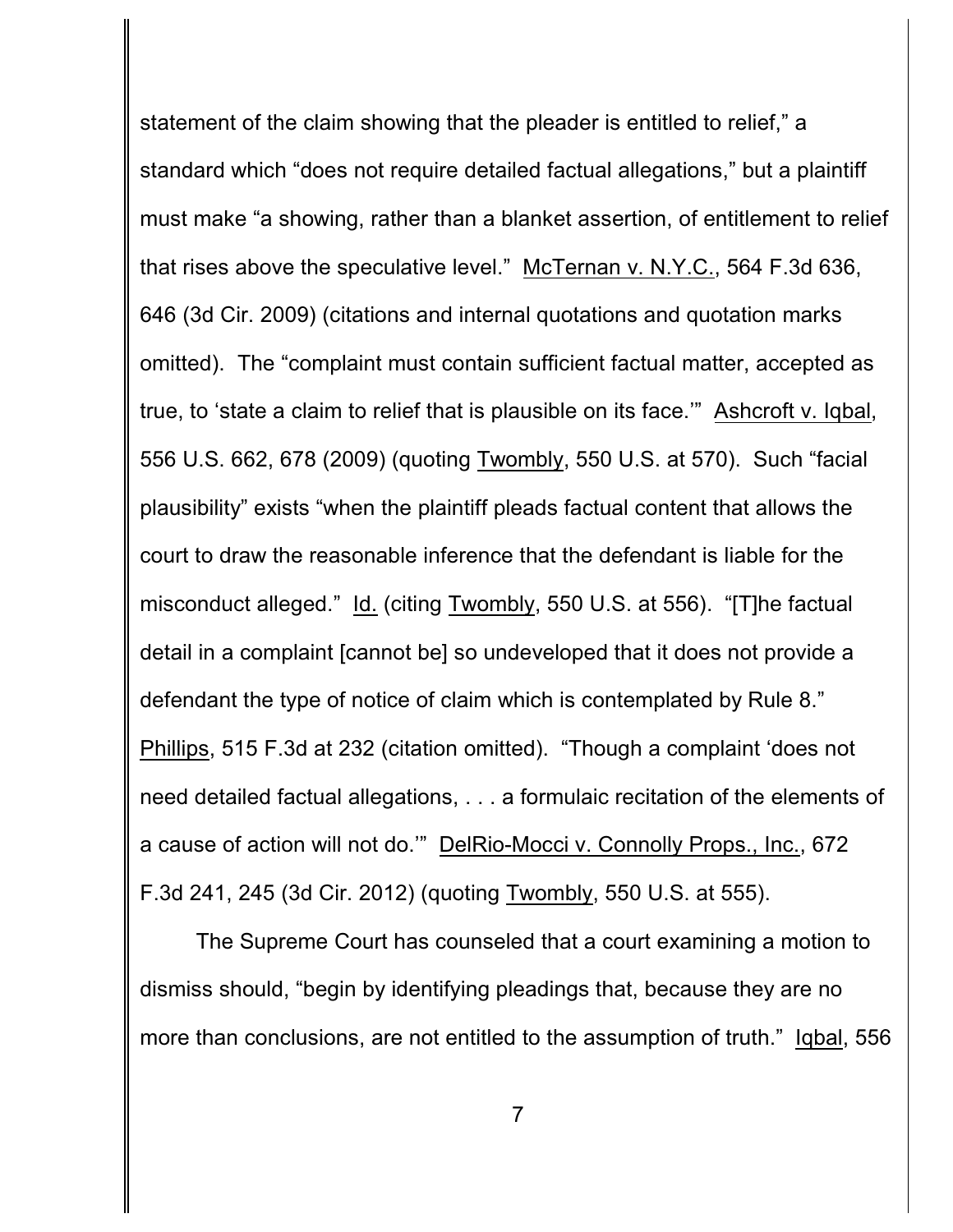U.S. at 679. Next, the court should make a context-specific inquiry into the "factual allegations in [the] complaint to determine if they plausibly suggest an entitlement to relief." Id. at 681.

### **Discussion**

Defendants present the court with three issues. First, defendants argue that all claims against Defendant Tom Burns should be dismissed. Second, defendants move to strike plaintiff's demand for attorney's fees in the *ad damnum* clause of Count I–breach of contract. Third, defendants move to dismiss Count II–plaintiff's bad faith claim. Plaintiff agrees to voluntarily withdraw his claims against Burns, but argues that his bad faith claim against State Farm should not be dismissed. We address the issues *in seriatim*.

# **A. Defendant Tom Burns**

As previously stated, defendants argue that plaintiff's amended complaint fails to state a cause of action for breach of contract and bad faith against Burns. Plaintiff concedes that Burns should be dismissed as a defendant in the instant action. (Doc. 8, Pl.'s Br. in Opp. to Mot. to Dismiss at 1-2). Therefore, Counts I and II against Burns will be dismissed.

## **B. Attorney's Fees**

Defendants move pursuant to Federal Rule of Civil Procedure 12(f) to strike plaintiff's request for attorneys' fees in the *ad damnum* clause of Count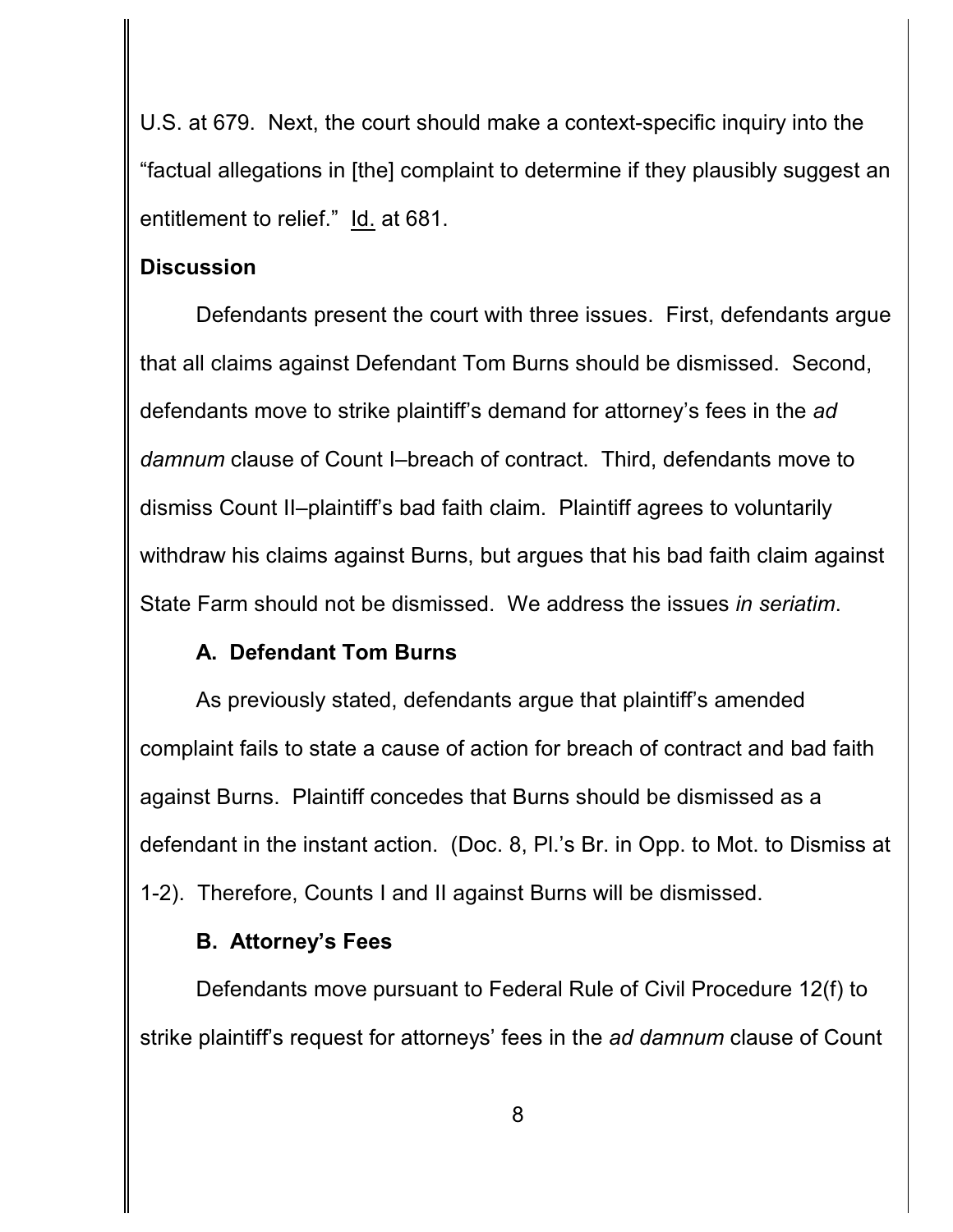I, breach of contract. The general rule in Pennsylvania is that each party is responsible for his or her own attorneys' fees. Lucchino v. Commonwealth, 809 A.2d 264, 267 (Pa. 2002). This general rule "holds true 'unless there is express statutory authorization, a clear agreement of the parties or some other established exceptions.'" McMullen v. Kutz, 985 A.2d 769, 775 (Pa. 2009) (quoting Mosaica Acad. Charter Sch. v. Commonwealth, 813 A.2d 813, 822 (Pa. 2002)).

In the present case, the underlying insurance policy did not have a clear agreement for attorney's fees. Additionally, attorney's fees are not statutorily permitted in breach of contract actions. Finally, plaintiff has failed to offer any argument substantiating an exception to the general rule precluding attorney's fees. As such, plaintiff's demand for attorney's fees in the *ad damnum* clause of Count I will be stricken.

#### **C. Bad Faith**

Pennsylvania's insurance bad faith statute authorizes recovery for an insurance company's bad faith towards an insured. 42 PA. CONS. STAT. ANN. § 8371. It provides for several remedies upon a finding of bad faith: (1) an award of "interest on the amount of the claim" at a rate equal to "the prime rate of interest plus 3%"; (2) an award of "punitive damages against the insurer"; and/or (3) an assessment of "court costs and attorney fees against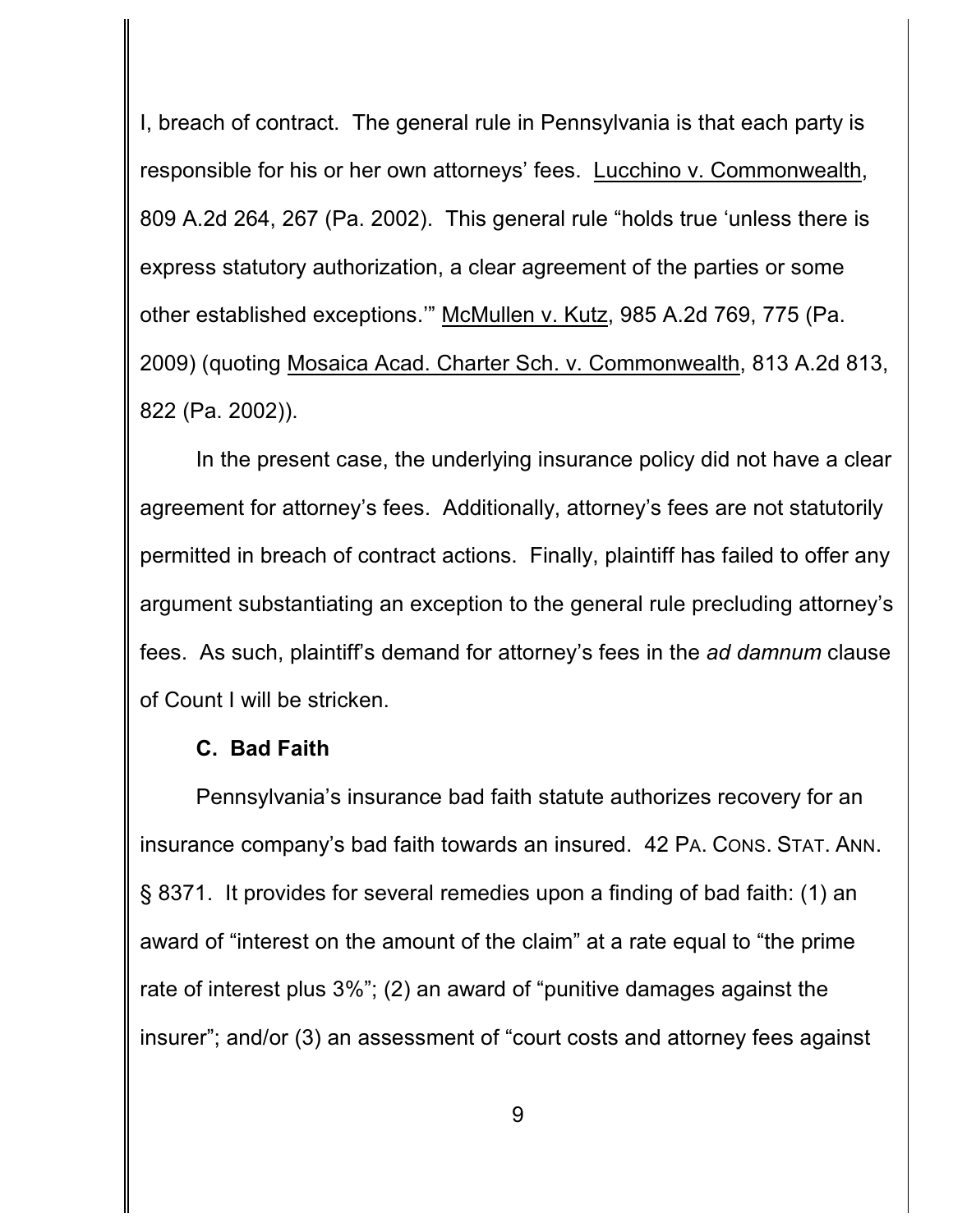the insurer." Id. Pennsylvania courts have adopted the following definition of "bad faith" on the part of an insurer:

> any frivolous or unfounded refusal to pay proceeds of a policy; it is not necessary that such refusal be fraudulent. For purposes of an action against an insurer for failure to pay a claim, such conduct imports a dishonest purpose and means a breach of a known duty (*i.e.*, good faith and fair dealing), through some motive of self-interest or ill will; mere negligence or bad judgment is not bad faith.

Perkins v. State Farm Ins. Co., 589 F. Supp. 2d 559, 562 (M.D. Pa.

2008) (citing Terletsky v. Prudential Property & Casualty Ins. Co., 649 A. 2d 680, 688 (Pa. Super. Ct. 1994); see also Nw. Mut. Life Ins. Co. v. Babayan, 430 F. 3d 121, 137 (3d Cir. 2005) (predicting the Pennsylvania Supreme Court would define "bad faith" according to the definition set forth in Terletsky).

The Third Circuit Court of Appeals has adopted the legal standard established by the Pennsylvania Superior Court for testing the sufficiency of bad faith claims under Section 8371, "both elements of which must be supported with clear and convincing evidence: (1) that the insurer lacked a reasonable basis for denying benefits; and (2) that the insurer knew or recklessly disregarded its lack of reasonable basis." Klinger v. State Farm Mut. Auto. Ins. Co., 115 F.3d 230, 233 (3d Cir. 1997) (citing Terletsky, 649 A.2d at 688). While this test represents the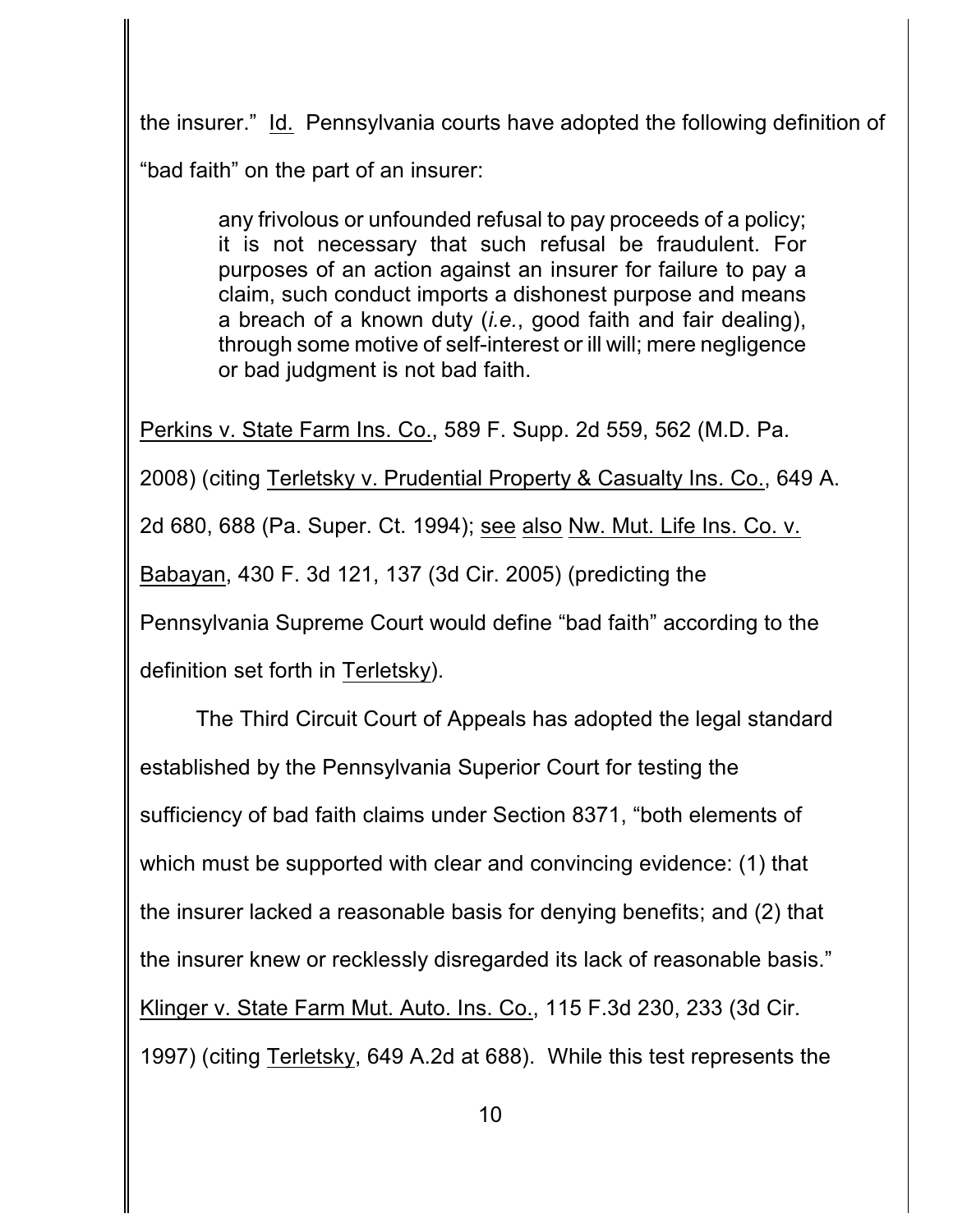general criteria, the Third Circuit has recognized that bad faith conduct extends to "a frivolous or unfounded refusal to pay, lack of investigation into the facts, or a failure to communicate with the insured." Frog, Switch & Mfg. Co., Inc. v. Travelers Ins. Co., 193 F.3d 742, 751 n.9 (3d Cir. 1999).

Here, the court determines that plaintiff has adequately pled a bad faith cause of action. Plaintiff alleges that defendants based their denial on concurrent causes, which are unenforceable according to state law. (A.C. ¶ 19); see also Bishop's, Inc. v. Penn Nat'l Ins., 984 A.2d 982, 992-95 (Pa. Super. Ct. 2009) (finding that concurrent clause exclusion provision are unenforceable in the presence of an affirmative grant of coverage). Read in conjunction with plaintiff's factual averments, these allegations may satisfy the elements of a cause of action under Section 8371. Accordingly, defendants' motion to dismiss plaintiff's bad faith claim will be denied.

#### **Conclusion**

For the reasons set forth above, defendants' motion to dismiss will be granted in part and denied in part. The motion will be granted as unopposed with respect to plaintiff's breach of contract and bad faith claims against Defendant Tom Burns. The motion will be granted with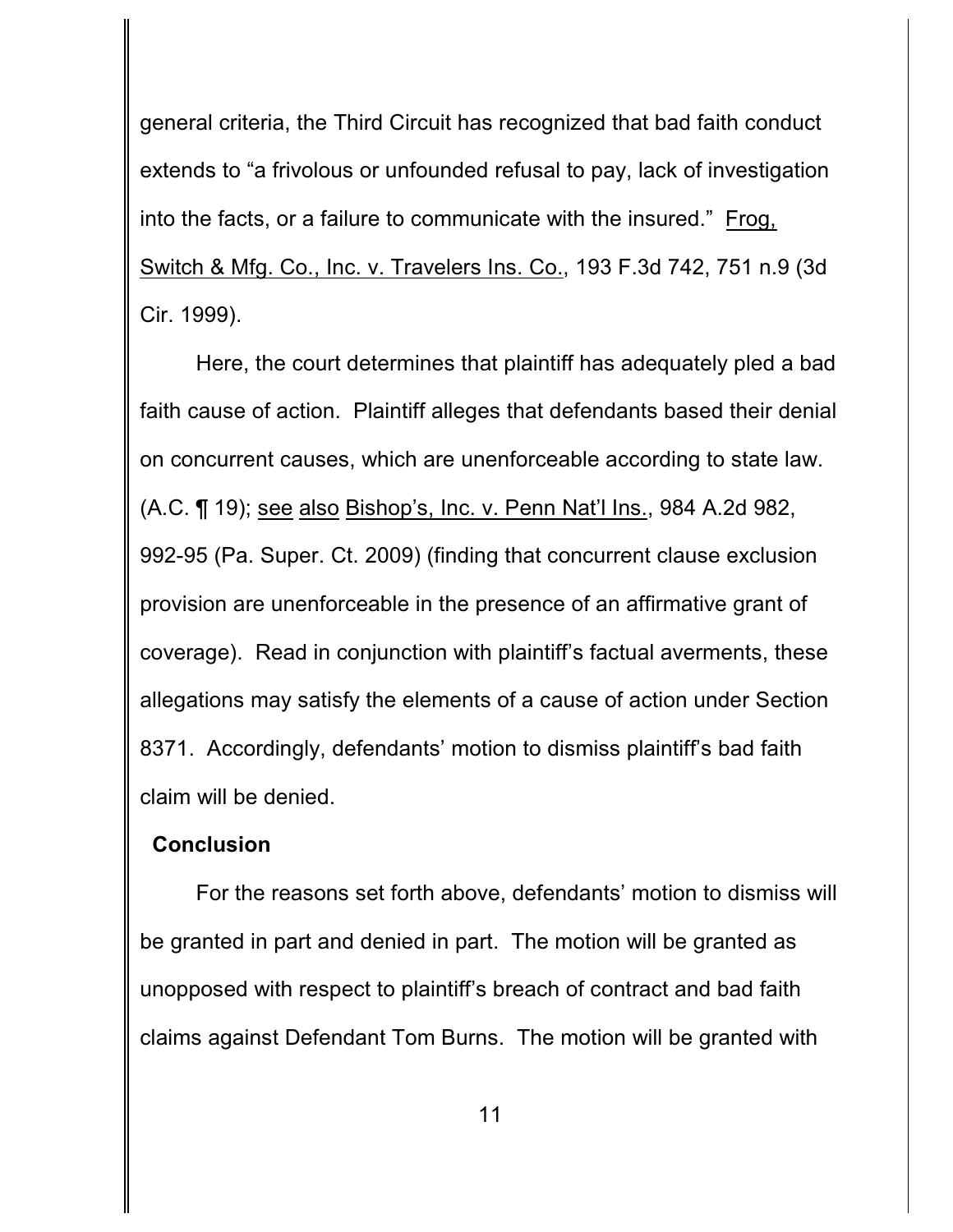respect to striking plaintiff's request for attorney's fees in the *ad damnum* clause of Count I, breach of contract. Defendants motion to dismiss plaintiff's bad faith claim against Defendant State Farm will be denied. An appropriate order follows.